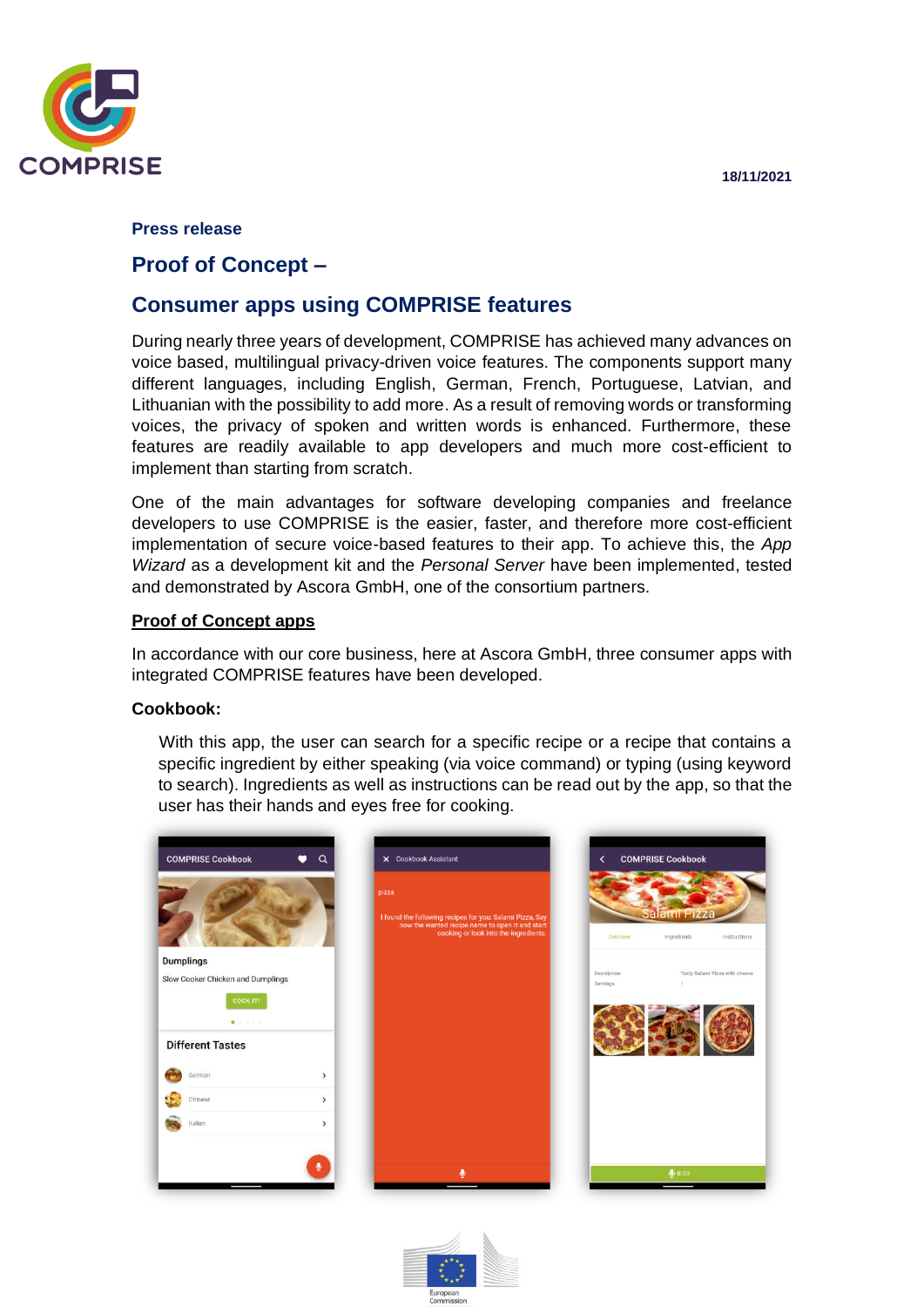

#### **18/11/2021**



#### **Notes:**

This app allows the user to add notes via voice or through typing into the different lists. An easy switch between, in this case, English and German is possible, so that bilingual speakers can take notes in the language that they prefer at any given time. Through the voice function, notes can also be taken in situations when the user needs both hands and eyes, e.g., while driving.

|           | <b>COMPRISE Notes</b>                              | $\alpha$ | <b>COMPRISE Notes</b><br>$\leftarrow$              |                             | <b>COMPRISE Notizen</b>                                       | $\alpha$ |
|-----------|----------------------------------------------------|----------|----------------------------------------------------|-----------------------------|---------------------------------------------------------------|----------|
| Today     |                                                    |          | <b>Vacation list</b>                               | Heute                       |                                                               |          |
| $\vee$    | Vacation list<br>Sunglasses Sun protection creme T | 10:45 AM | Sunglasses<br>Sun protection creme<br>Travel guide | $\vee$                      | Vacation list<br>Sunglasses Sun protection creme Trav         | 10:45    |
| 4 October |                                                    |          |                                                    | т                           | Ideen für Weihnachtsgeschenke<br>Socken für Papa Tee für Mama | 12:55    |
| G         | Grocery list<br>Apples Banana Milk Eggs            | 9:24 AM  |                                                    | 4 Oktober                   |                                                               |          |
|           |                                                    |          |                                                    | G                           | Grocery list<br>Apples Banana Milk Eggs                       | 09:24    |
|           |                                                    | $\pm$    | $\propto$<br>$\star$<br>Share<br>Favourite         | $\checkmark$<br>Ŵ<br>Delete |                                                               | $^{+}$   |

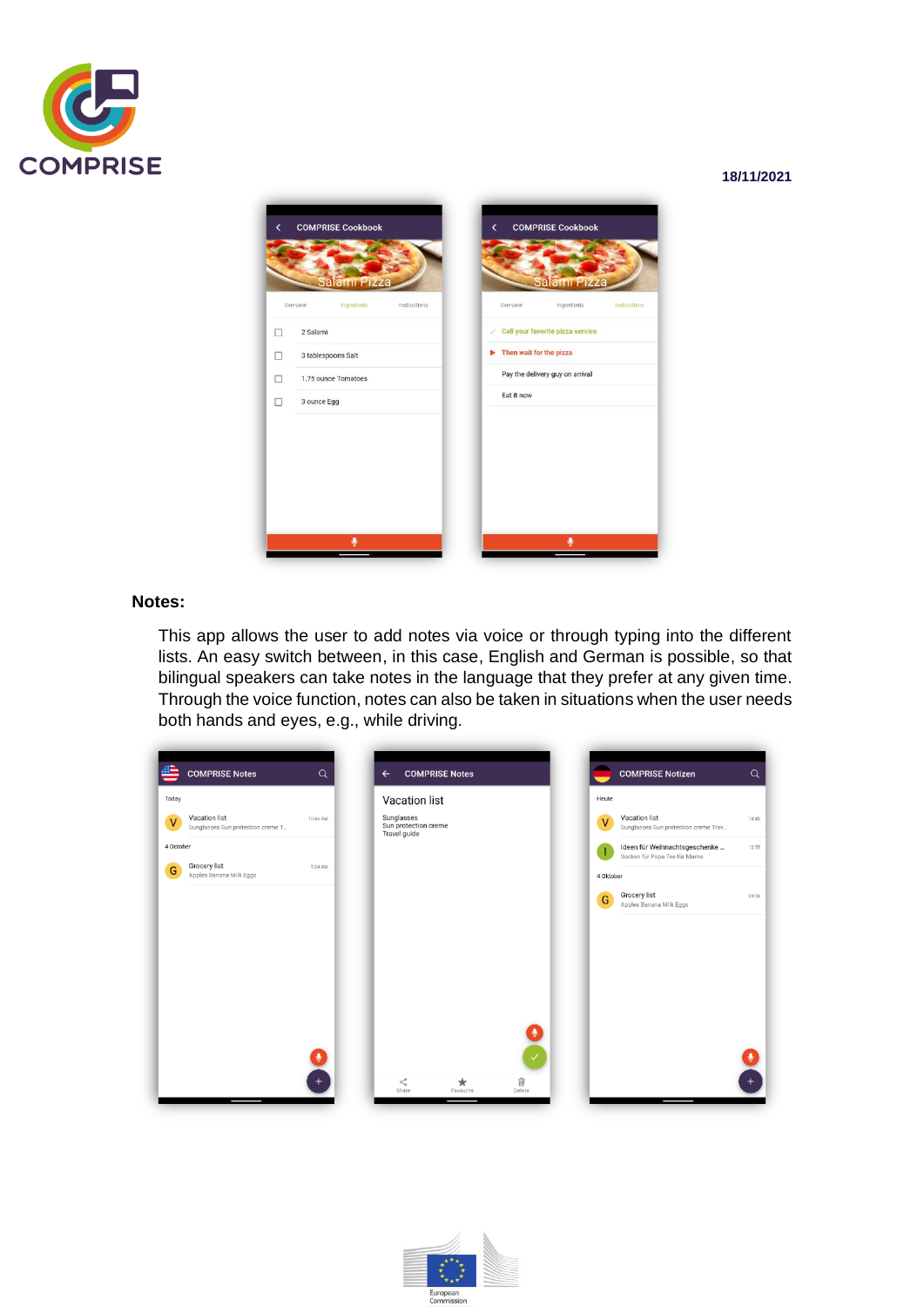

#### **Remote Control:**

This app allows the user to move forwards or backwards, or to jump to a specific slide while presenting a Power Point presentation. For this app, we think that the functionality to jump via voice to a specific slide is especially useful, since it removes the need for the user to scroll through the slides to find the desired one.



From the COMPRISE project, four components have been integrated into these apps, to make these different functionalities possible. The *Speech-to-Text* component transforms the user's voice into text so that the app's dialogue manager can understand and act upon their request. With *Machine Translation*, many different languages can be easily